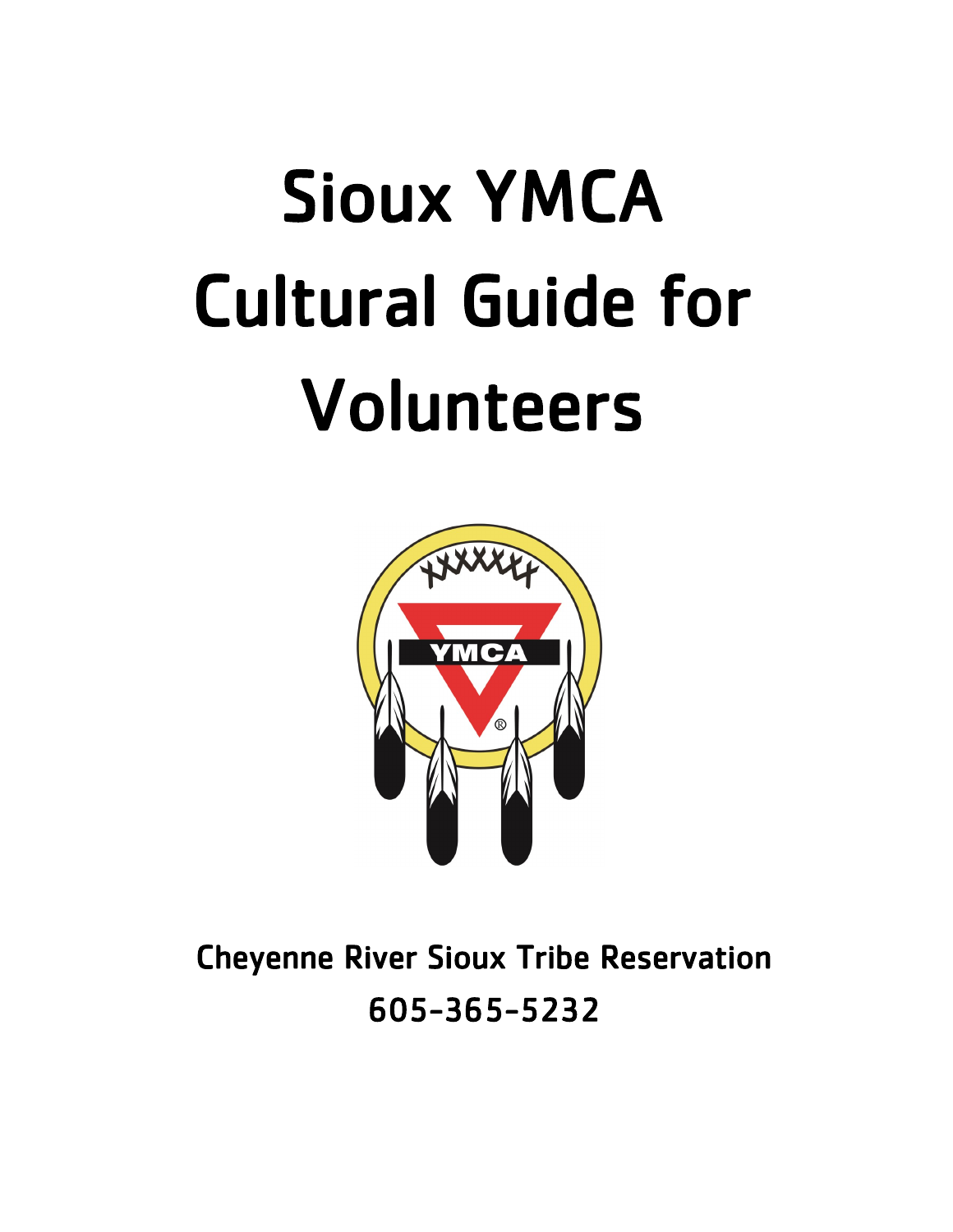# Important Factors to Note

Cultural differences: these are not just Lakota/white cultural differences, you will find cultural differences between rural/urban and poor/middle class relationships.

- Age is a significant aspect of Lakota culture, most children/youth will be taught to respect their elders.
	- Additionally, older children/youth will be taught to be responsible or to "look out" for younger siblings and cousins. For many of our older children/youth it is ok for him/her to act out against a younger sibling/family member if they are being rude or annoying while they are at home. It may be hard to break this habit while participating in Sioux YMCA programs. If an older child/youth acts out against someone younger make sure you get the full story, from both sides. Immediately siding with the younger child could isolate you from the older child. Telling the older child/ youth that he/she should "know better" could be really hurtful to the older child/ youth who thought he/she was doing the right thing by teaching their young sibling/ cousin "a lesson".
- Children raise children. Often older siblings will raise their younger siblings. They may bring their siblings to the Sioux YMCA for a break for themselves. This is why you may see older siblings hanging around but not really engaging in activities.
- Time is a relative construct; things get done when they need to. Don't be surprised if you ask a child to do something and they don't respond right away. They probably will not rush to do it; they will go in their own time.
- Shame is perhaps the most common form of discipline for Lakota families. When a child does something wrong or strange families will never use guilt, they shame or tease the child once and then move on.
- Trust may be a daily struggle. Volunteers, teachers, friends and family members come in and out of their life and home regularly. You cannot expect all children/youth to like you or trust you completely unless you prove to them that you will not lie and will be consistent. Frankly put, you need to prove your worth to them. This might mean talking to an unresponsive child on the bus or at a meal. They may not respond to you but they are listening and they will remember what you tell them. Eventually they will get more comfortable with you.
	- NEVER MAKE A PROMISE YOU CANNOT KEEP. If you don't know something don't make it up. Telling a child "I don't know" or "Maybe" is perfectly acceptable.
- Authoritarian attitudes don't really work. Most children respond better to rules and instructions when you explain "the why". Assuming children will follow rules or directions because "you told them to" will probably not work.

Yelling never works. Many children/youth will be used to older family members speaking to them in stern voices but straight-out yelling will make them shut down.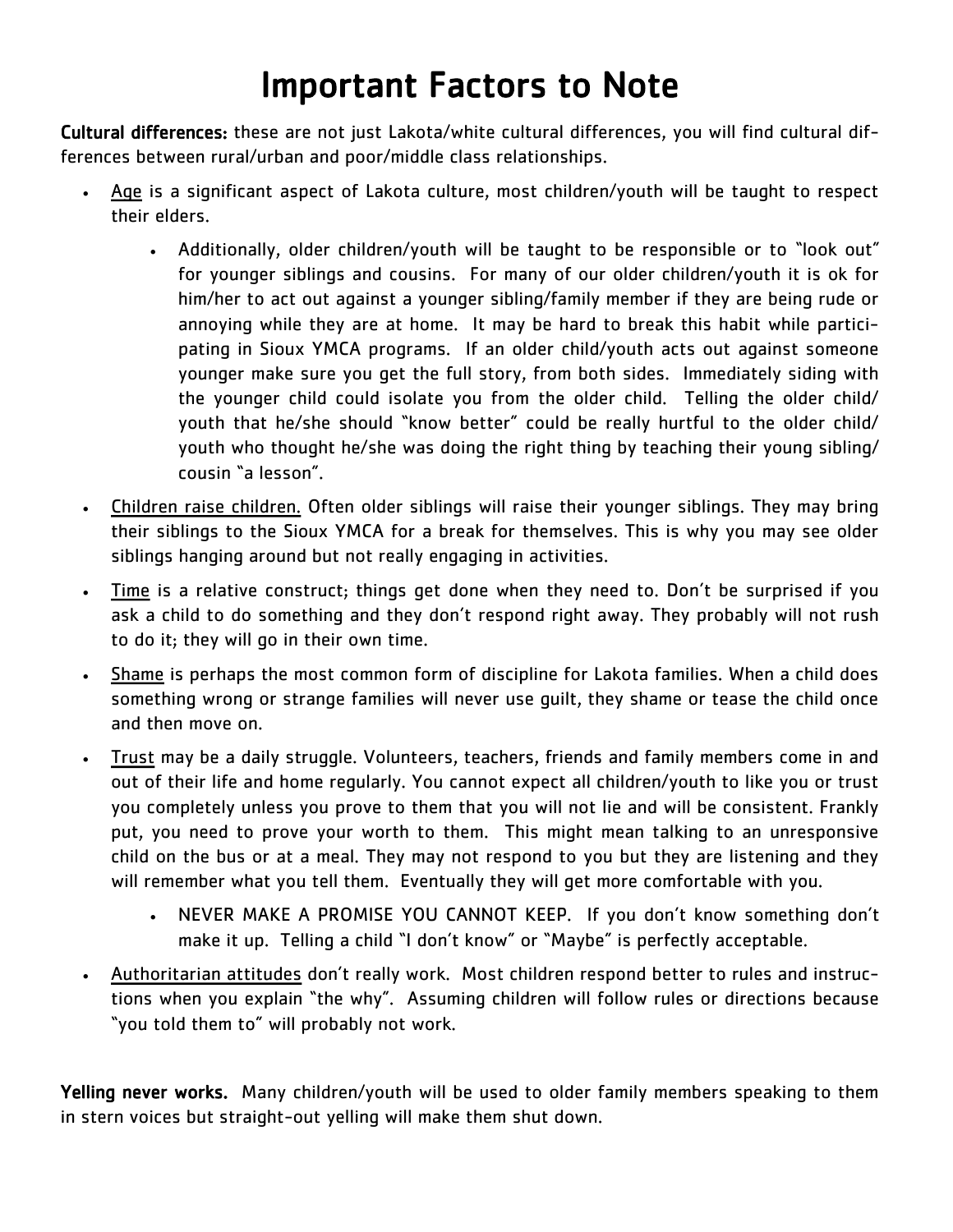# Important Factors to Note

Fetal Alcohol Syndrome (FAS), diagnosed and undiagnosed, exists among our program participants. FAS is a disorder that can occur to the embryo when a pregnant woman ingests alcohol repeatedly and excessively during pregnancy. FAS is permanent; damage has been done to the child's central nervous system, specifically the brain. Underdevelopment of brain cells that occurs because of exposure to alcohol during pregnancy leads to a variety of primary cognitive and functional disabilities.

FAS Symptoms include: growth deficiency, altered facial features (flat groove between the nose and upper lip, thin upper lip, and decreased eye width), and central nervous system damage. As a result of central nervous system and brain damage, children with FAS may exhibit the following: learning disabilities, poor anger management, poor impulse control, issues with personal boundaries and daily living skills, Attention-Deficit/Hyperactive Disorder or similar symptoms and behaviors, slow cognitive processing, confusion under pressure, intellectual disability, poor judgment, language disorders, the inability to grasp the whole concept, lack of understanding of sarcasm and metaphors, poor short-term memory, inability to read nonverbal cues and "chatty" with no substance.

TO BE CLEAR: not every child/youth will have FAS and it is not our responsibility or duty to diagnose them. However, the following are appropriate strategies to keep in mind and will make programming more meaningful for children who may have FAS and those who do not.

- Allow the child to take short breaks when necessary
- Give the child extra time to prepare for the next activity. They will not do well when rushed
- Perform one task at a time; multi-step directions may be difficult for them to understand. Be sure to walk all children through a new activity.
- Punishment may not work with children who have FAS. They may not understand why they are being punished. Defuse the situation calmly and explain why his/her behavior is inappropriate.
- Use visual and concrete examples when explaining something.
- Encourage success and stress positive behavior with praise.

Violence and child abuse is found in communities around the world; Cheyenne River is no different. If a child exhibits signs of abuse, including but not limited to: aggression to show affection, has unexplained bruises or cuts, is reluctant to change clothes in front of others, is withdrawn, exhibits unusual sexual behavior or knowledge, wets the bed, shows signs of an eating disorder, or states "stories from home" that include physical, emotional, and sexual abuse and/or neglect report the situation to Sioux YMCA staff immediately. Sioux YMCA staff will report the claim to his/her supervisor, who will report the claim to Child Protective Services. There is no *cultural* or *poverty-based* excuse for violence and abuse.

Lice. Like any school aged child, some of our children may have lice. It is recommended to keep long hair pulled back. You can buy Lice Shield Prevention shampoo at Walmart (in a lime green bottle) or add tea tree oil to your shampoo for prevention. Lice infestation products are available at the pharmacies in Eagle Butte and Faith. Google for more information.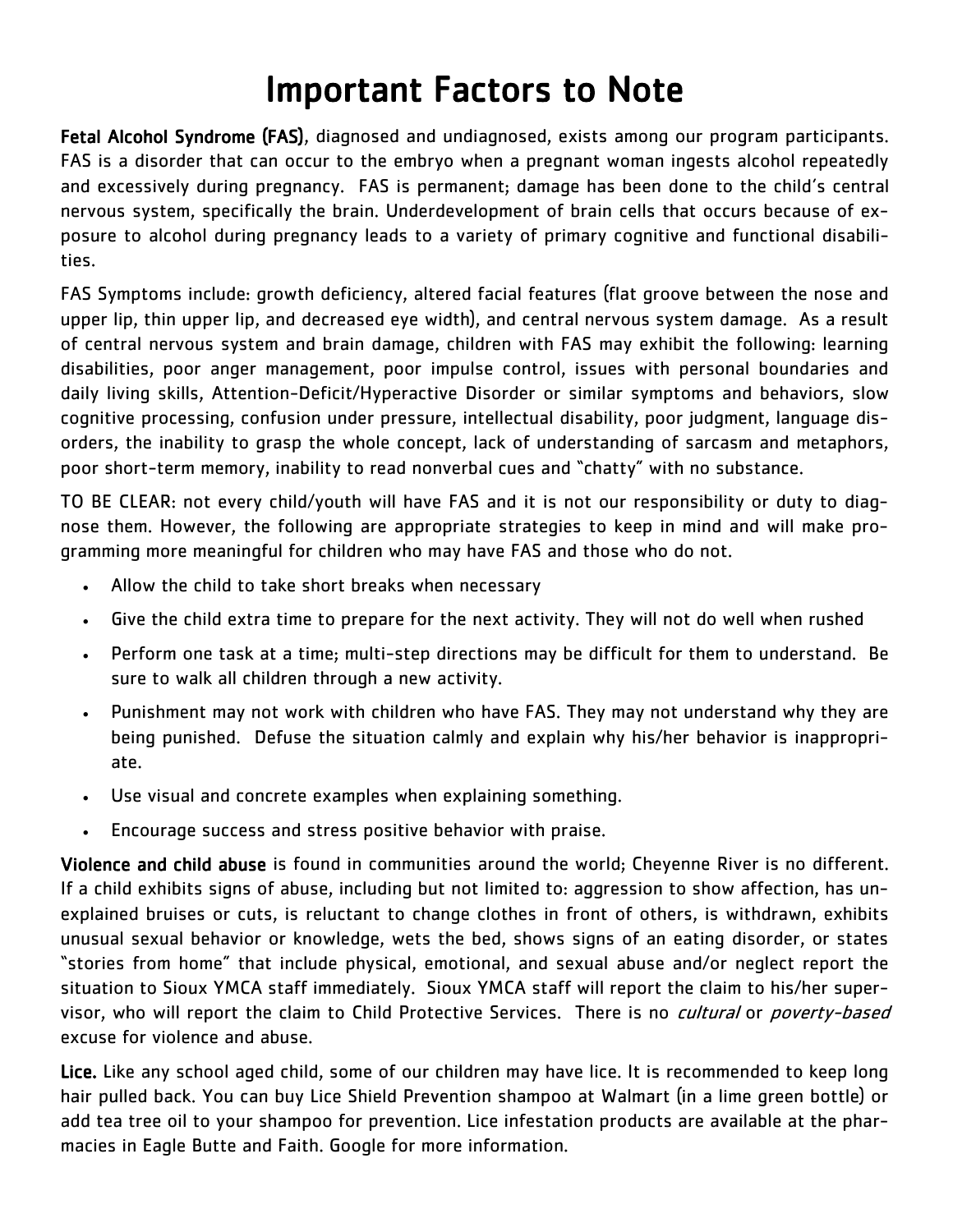# Cultural Differences

One of the biggest hurdles for volunteers to overcome is learning to appreciate cultural differences. Functioning in a new culture can initially be very difficult but education and seeking understanding makes the transition much easier.

## Introductions & Eye Contact

Don't expect formal introductions; just give a quiet and friendly smile. You don't have to be pushy for people to get to know you. Handshakes, generally, are not firm. Don't be surprised if people don't make eye contact when talking to you. Culturally speaking eye contact is considered rude.

## Relationships & Interactions

Parents and children may not live together, be sensitive to that. More often than not, a child will live with their extended family rather than their nuclear family. If a man and woman are seen together it may be construed that they are married or "going together". Don't be surprised if adults/ older youth of opposite genders don't interact directly - it makes many Lakota men and women uncomfortable to interact with people of the opposite sex if they aren't related.

## Saying "No Thank You"

There's no Lakota word for "no thank you". Additionally any type of confrontation may make Native youth and adults uncomfortable. As a result, if you ask a youth/adult a question they will most likely say "yes" even if they don't want to do it. When asking someone to do something for you/for Sioux YMCA make sure to give them an easy out, just in case!

# Being Nosey

Non-natives are often misconstrued as being nosey because they ask a lot of personal questions. To avoid this, don't ask too many personal questions about people you don't know or have just met.

#### Rumors

Rumors arise in small communities. Avoid getting involved with petty fights and community rumors - it will make life a lot easier.

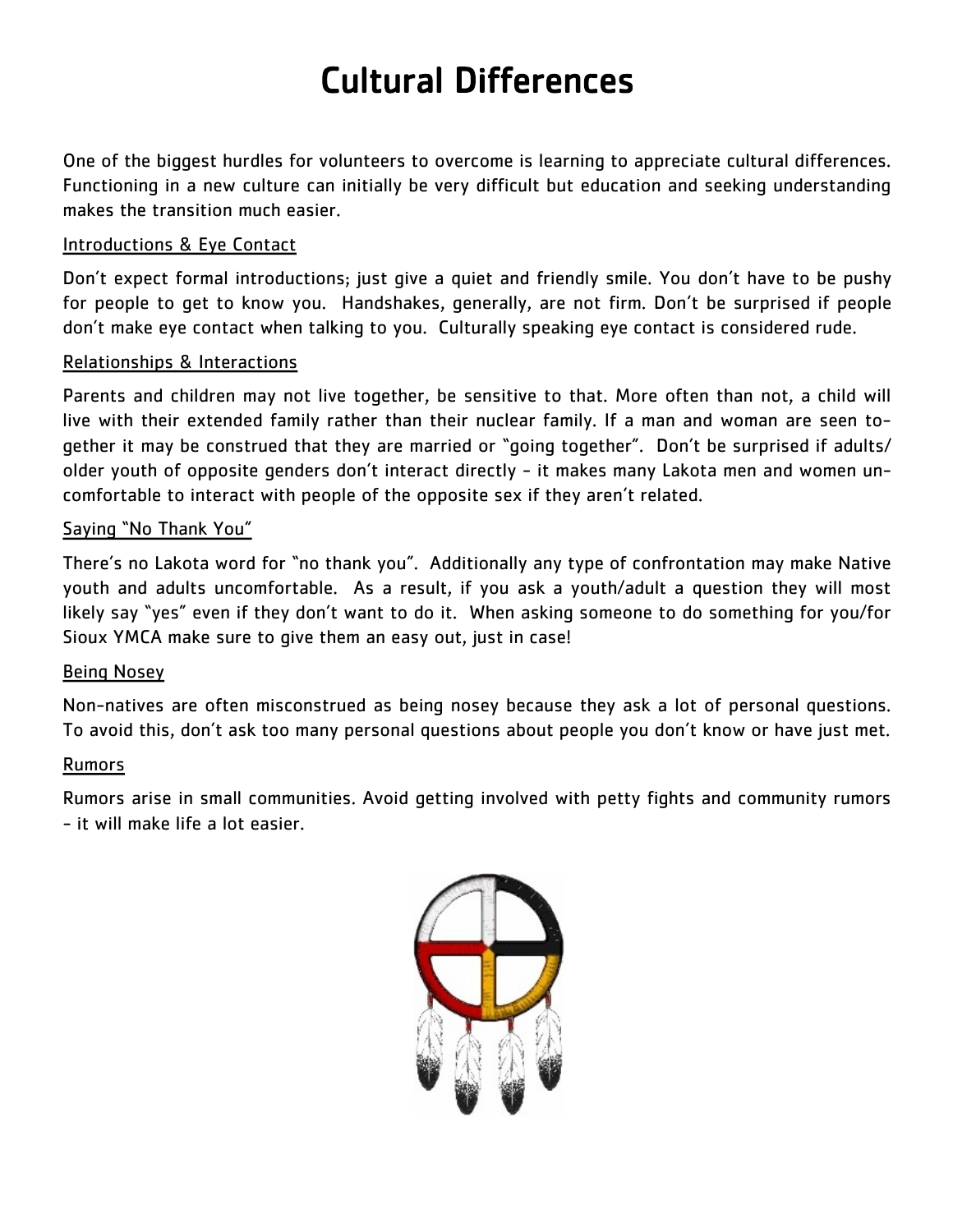# Cultural Differences

#### Living in a Fishbowl

The communities you're working in are small. You will be very visible no matter what, and people will always be observing you. Embrace it.

## Animals

While dogs are a sacred animal to the Lakota people, pets are treated much differently on the reservation than off. As you will notice, animals roam free here and may not be allowed in the house. There are always puppies around because dogs are often not spayed or neutered. While most dogs are harmless,



be aware. If you run into issues with a dog, notify call the Tribal Game, Fish, and Parks Program (605- 964-7812).

## Rural Living

The reservation is rural and isolated and thus has many differences from more metropolitan areas. For example, hitchhiking is fairly common. Land lines are prevalent. The kids aren't tied to technology (yet).

## Culture of Sharing

The Lakota may view material possessions differently than you. The traditional Lakota society was communal and it was necessary to rely on friends and family for survival. You will see kids sharing a lot of things, especially toys, food, and bikes. You may see bikes just thrown on the side of the road awaiting their "true" owner. Because ownership is not assigned to material possessions, be careful with leaving your phone around. It is a good idea to put a pass lock on your phone.

#### Joking Culture

The Lakota culture is a joking/mocking culture. Play along and you will fit right in.

# Family

You will often hear people talking about how they are related to other people. Though they may be distantly related, a lot of family may still live on the Cheyenne River Sioux Tribe Reservation. Because you may never know who is related to whom, be careful who you gossip with and about. Additionally, it is not uncommon to have extended family or multiple families living under one roof. Oftentimes, a teen or tween child may act as the head of their household. Because of this, some kids may have issues with authority. You may notice that parents may be less involved with their children's lives. Children are raised to be independent.